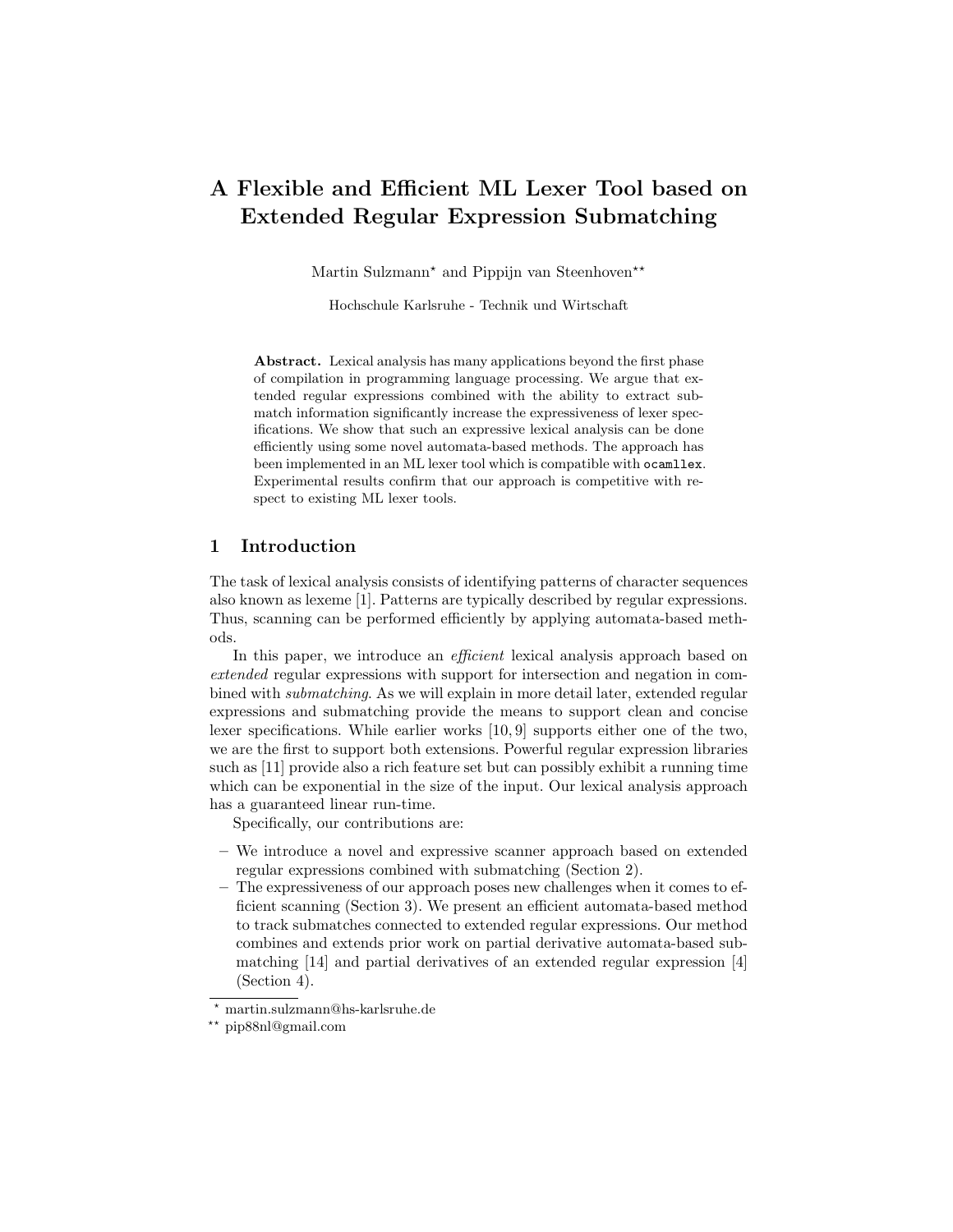- We have implemented the approach in an ML lexer tool dreml which is compatible with ocamllex (Section 5).
- We present empirical measurements which show that our approach is competitive with respect to existing ML lexer tools (Section 6).

Related work is discussed in Section 3 and Section 6. Section 7 concludes. Our tool including benchmark examples is available via

https://github.com/pippijn/dreml/

## 2 Expressiveness

We start off with a cursory overview of the novel features of our lexer tool. We make use of standard math notation for regular expression patterns  $r$ :

$$
r ::= \epsilon \mid \phi \mid l \in \Sigma \mid r + r \mid rr \mid r^* \mid \neg r \mid r \cap r \mid x : r
$$

Letters l are taken from a finite alphabet  $\Sigma$ . Symbol  $\epsilon$  denotes the empty word and  $\phi$  denotes the empty language. The next forms describe alternation, concatenation and Kleene star. In examples, we write  $r^+$  as a short-hand for  $rr^*$ . In patterns, we will write  $\Sigma$  as a short-hand for  $l_1 + ... + l_n$  where  $l_i \in \Sigma$ . Choice and concatenation are assumed to be right-associative. The novelty lies in negation  $(\neg)$ , intersection  $(\cap)$  and the submatch annotation x : r. We assume that pattern variables x are linear, i.e. occurrences are distinct.

As observed in [10], negation is useful for C comments of the form  $/* \ldots *'.$ A pattern to match C comments may be written as

$$
\mathsf{A}*(x:\neg(\varSigma^{*}\mathsf{A}/\varSigma^{*}))\mathsf{A}
$$

Describing the same language without negation would require a longer, more complex and cumbersome expression:

$$
\textit{/*}((\varSigma\setminus\{*\})^*(\varepsilon+*^*(\varSigma\setminus\{/,*\})))^* \textit{*/}
$$

Submatch annotations are highly useful to directly extract subparts during lexical analysis to avoid clumsy post-processing steps. See the above example where we directly extract the comment text. Another typical use case for submatching are C preprocessor directives, particularly the #include directive. A lexical analysis is only interested in the name of the included file, which can be extracted using a pattern such as #include  $W^{*n}(x:(\Sigma\setminus{\{\!\!~^{r}\!\!~}}))^*)$ ".

Matching a valid include-directive with this pattern will record the file name in the pattern variable x. For example, consider input  $\#$ include "stdio.h", the resulting matching environment will consist of the set  $\Gamma = \{(x : \text{stdio.h})\}\.$  The file name can then be extracted and used in a semantic action or post-processing step.

The combination of submatching and extended regular expressions is highly useful as shown by our final example. Via submatching we can specify a base pattern for C integer literals, not including hexadecimal literals:

$$
r_{int} = (num : (0...9)^+) (suf : (l + L + u + U)^*)
$$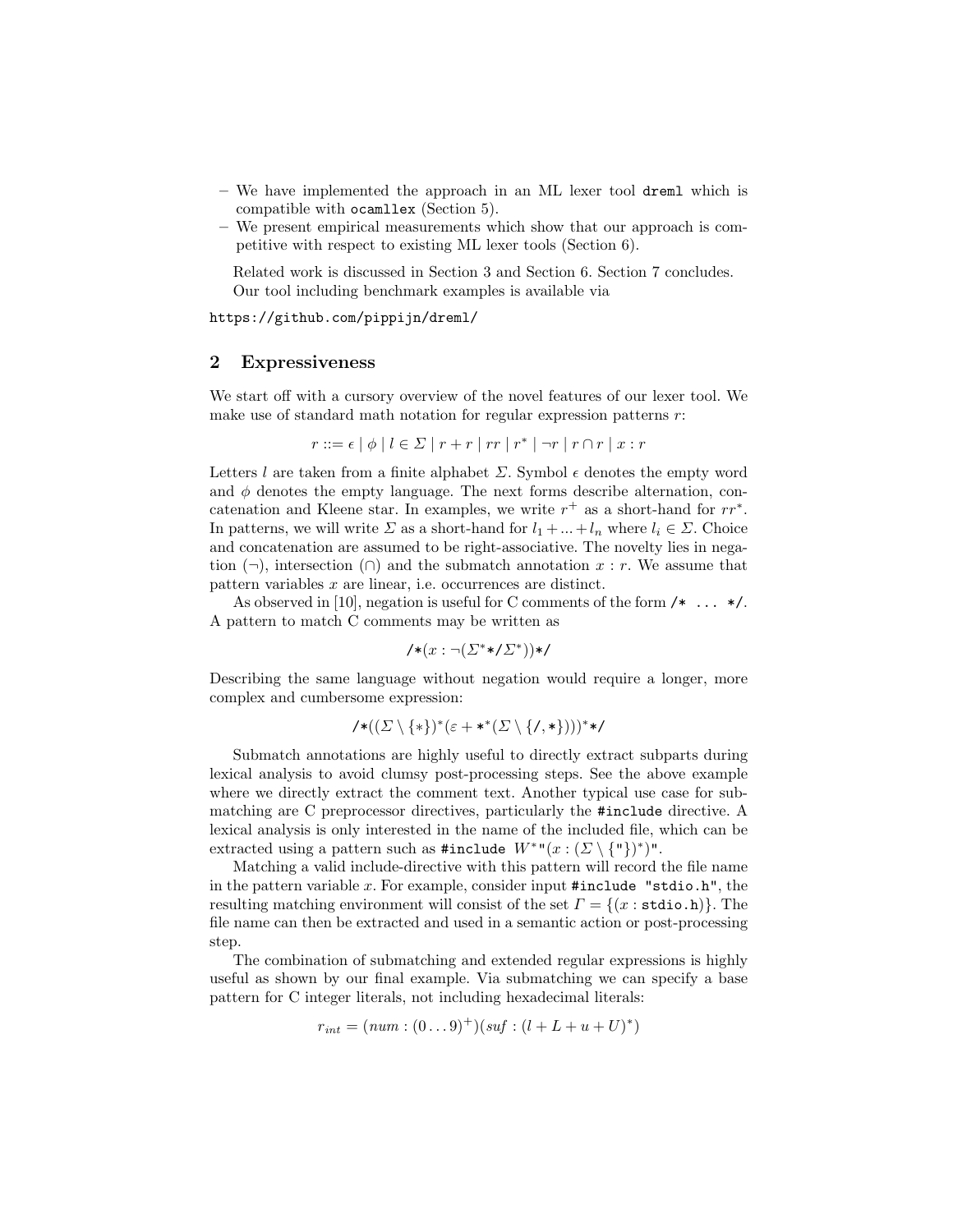after which num contains the number and  $\delta u f$  the type suffix. Via intersection we can restrict the pattern for octal integer literals by requiring it to begin with a zero followed by anything not containing digits 8 or 9:

$$
r_{oct} = r_{int} \cap (0, (\Sigma \setminus \{8, 9\})^*)
$$

In general, intersection is particularly useful in the presence of composed regular grammars. A library of standard regular expressions may define a set of valid C identifiers, which may then be restricted in specialized lexers used to verify a coding style or perform syntax highlighting based on coding conventions.

## 3 Efficient Submatching

Our lexer tool takes as input a sequence of patterns  $(r_1, ..., r_n)$ . Each  $r_i$  represents the pattern for a particular class of lexeme. The common lexical analysis approach is to seek for the longest matching pattern by testing each pattern  $r_i$ in parallel. Thus, the scanning problem can be reduced to a single pattern  $r$ . The particular challenge we face is that each  $r$  is composed of submatch annotations and extended operations such as negation and intersection. During scanning we need to efficiently keep track of submatchings.

Earlier works [6, 7] advocate the use of Thompson NFAs [15] for tracking of submatches efficiently. Roughly, the NFA non-deterministically searches for possible (sub)matchings without having to back-track. Thus, a linear running time can be guaranteed.

To deal with extended regular expressions, the Thompson transformation approach from regular expressions to NFA requires some significant changes. To deal with negation, we must first turn the underlying NFA into a DFA and then build the negation of the DFA. The DFA construction is costly and may incur some exponential explosion on the size of the automata. Similar issues arise in case of intersection where we must build the product automata. Interestingly, real world regular expression tools such as re2 [5] which rely on the Thompson NFA construction do not support negation and intersection (but for only very limited cases).

The work in [10] describes how to support extended regular expressions by adapting Brzozowski's derivative operation [3]. A DFA for recognizing expressions is obtained by interpreting regular expression as states. Transitions among states are obtained via the derivative operation which symbolically transforms regular expressions by taking away the leading letters. The results in [10] show that the resulting DFAs are generally optimal in size. However, like the Thompson NFA method, the Brzozowski method possibly suffers from an exponential explosion in the size of the automata. Furthermore, the work in [10] does not consider submatching which we consider a highly useful feature.

In conclusion, it is entirely possible to extend earlier works  $[6, 7, 10]$  with missing features such as submatching and extended regular expressions. However, we decide to take a different route which allows us to stick to NFAs.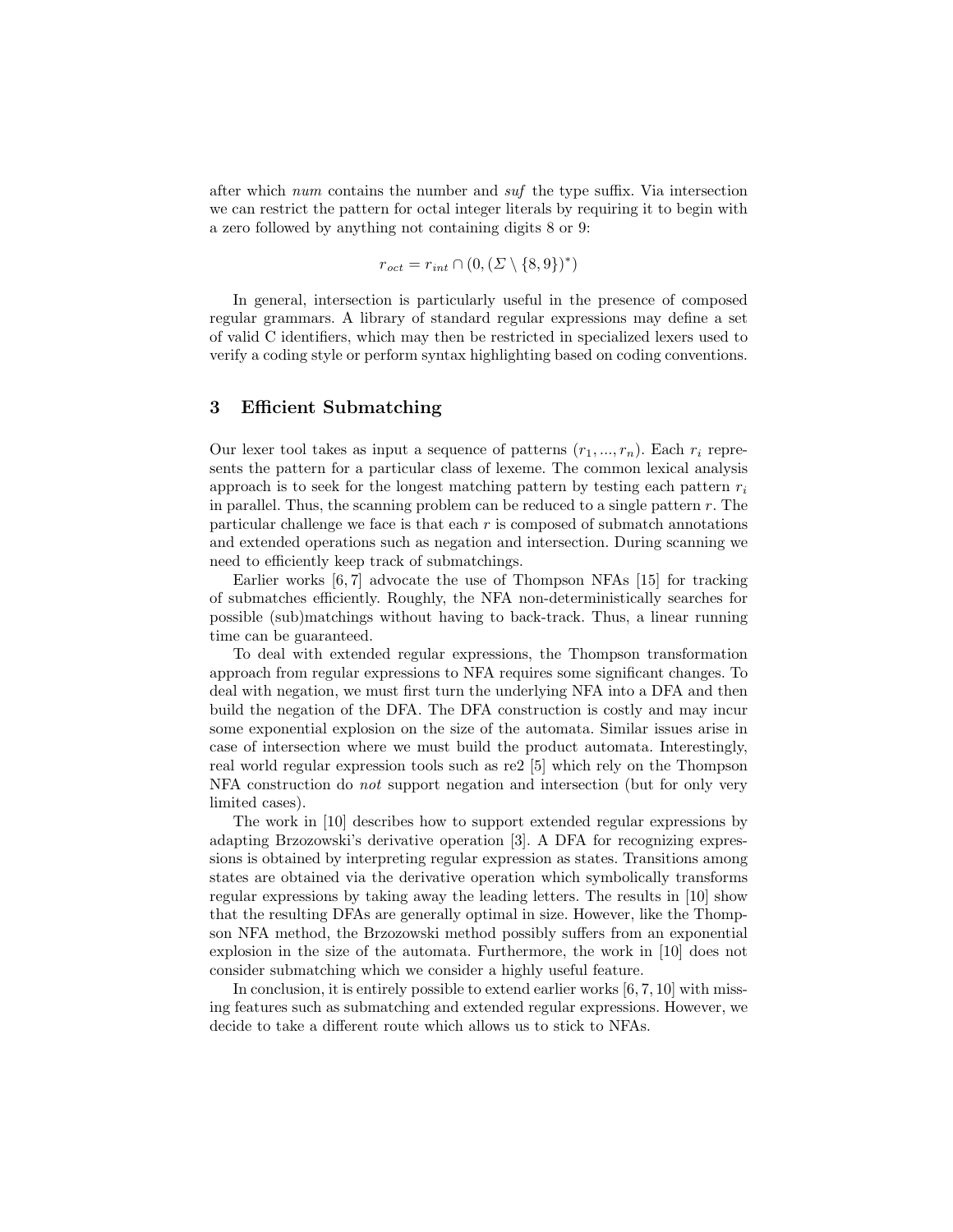To support submatching and extended regular expressions, our idea is to rely on the concept of Antimirov's partial derivatives [2]. Specifically, we build upon our own prior work [14] where we show to construct an NFA submatch automata for standard regular expressions via partial derivatives.

Like Brzozowski's derivative operation, the partial derivative operation performs a symbolic transformation on regular expressions to take away the leading letters. The difference is that Brzozowski's derivatives yield a DFA whereas Antimirov's partial derivatives yield an NFA. Roughly, the partial derivative operation takes an expression r and a letter l and yields a set of alternatives  $\{r_1, ..., r_n\}$ where each  $r_i$  is a partial derivative. We find that  $L(r) = L(l(r_1 + ... + r_n))$ .

For example, for expression  $a^*a$  the set of partial derivatives with respect to a is  $\{\epsilon, a^*a\}$ . Each expression is a possible successor state. Antimirov shows that the number of partial derivatives is finite and linear in the size of the initial regular expressions. Thus, we obtain a fairly compact NFA.

Important for our work is that recently the partial derivative operation has been generalized to include additional operations such as negation and intersection [4]. As we will show in the upcoming section, we can thus extend the NFA submatch construction in [14] to the case of extended regular expressions. Experiments in the later Section 6 confirm that our approach works well in practice.

## 4 Extended Partial Derivative Submatch Automata

We present the details of the NFA construction for tracking submatches for an expression which may contain negation and intersection. For the construction of the automata, we use Antimirov's partial derivatives method [2] extended to the case of intersection and negation [4].

Before we dive into the technical details, we illustrate the key ideas of the construction via some example which for simplicity makes use of submatching only. For pattern  $(x : a) + (y : ab)$  our construction yields the following transitions. Error states and the respective transitions are omitted for brevity.

$$
(x : a) + (y : ab) \xrightarrow{(a,(x \to a))} (x : \epsilon)
$$
  

$$
(x : a) + (y : ab) \xrightarrow{(a,(y \to a))} (y : b)
$$
  

$$
(y : b) \xrightarrow{(b,(y \to b))} (y : \epsilon)
$$

In the Antimirov method, NFA states can symbolically be represented by regular expressions  $r$ . There are no  $\epsilon$ -transitions because the Antimirov method builds new states by taking away the leading letter. For state  $(x : a) + (y : ab)$ the set of partial derivatives w.r.t. letter a is  $\{(x : \epsilon), (y : b)\}.$  Following [7], transitions are tagged by matchings such as  $(x \rightarrow a)$  for which we use function notation.

For example, consider the transition arrow  $\frac{(a,(x\rightarrow a))}{\rightarrow}$  where in case we find the input letter a we obtain the matching  $(x \to a)$ . Matchings are accumulated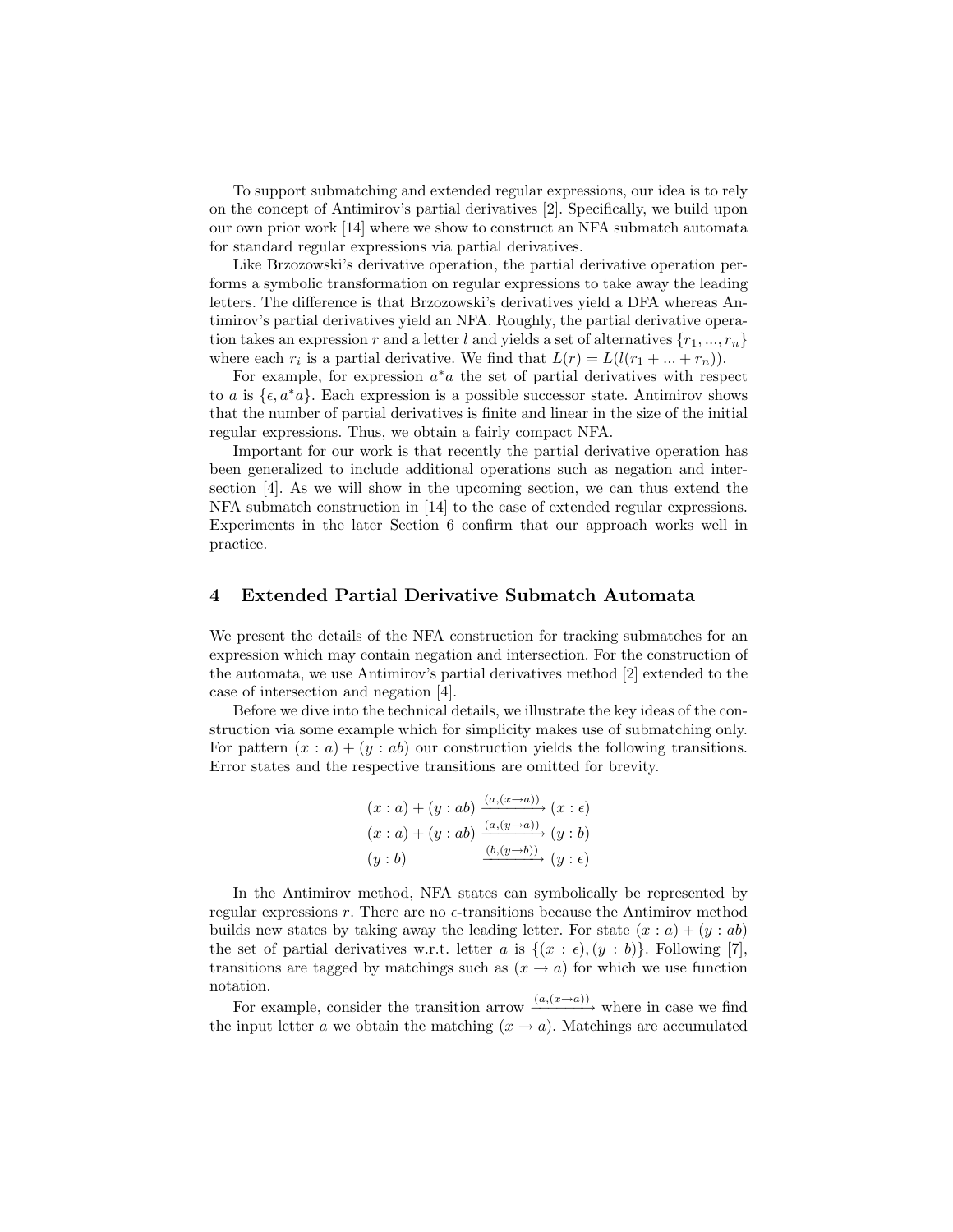to compute the bindings for submatch annotations. For example, running the above NFA on input word ab yields the final binding  $y \rightarrow ab$ .

In detail, here is a sample run of the NFA on input ab where we only follow a specific path.

$$
(x : a) + (y : ab)
$$
  
\n
$$
\xrightarrow{(a,(y \to a))} (y : b)
$$
  
\n
$$
\xrightarrow{(b,(y \to b) \circ (y \to a))} (y : \epsilon)
$$

Accumulation of tags is via function composition. We follow the standard definition of function composition with the exception that we concatenate the codomains of submappings with the same domain, i.e.

$$
(y \to w_2) \circ (y \to w_1) = (y \to w_1 w_2)
$$

Thus, we arrive at the final binding  $y \rightarrow ab$ .

The main challenge is to extend the partial derivative operation to the case of negation and intersection while retaining all the good properties (i.e. finite number of partial derivatives). Thankfully for us, this problem has been solved in [4]. The idea is to represent the extended partial derivative result as a disjunctive normal form. That is, as a set of alternatives where each alternative is a conjunction of expressions which is again represented as a set. For example, the normal form representation of  $((a + b)^* \cap b^*) + c$  is  $\{\{(a + b)^*, b^*\}, \{c\}\}.$ In our setting, we additionally need to keep track of submatchings connected to each alternative. Hence, we need to refine the normal form in [4] to include submatching.

#### 4.1 Extended Partial Derivatives with Submatchings

| Extended regular expressions:                                                                                                                                                                |                                                                                                                                                                                              |
|----------------------------------------------------------------------------------------------------------------------------------------------------------------------------------------------|----------------------------------------------------------------------------------------------------------------------------------------------------------------------------------------------|
|                                                                                                                                                                                              | $r ::= \epsilon   \phi   l \in \Sigma   r + r   rr   r^*   \neg r   r \cap r   x : r$                                                                                                        |
| Normal form representation:                                                                                                                                                                  |                                                                                                                                                                                              |
| $\bar{r}^n ::= \{r_1, , r_n\}$<br>$f, q ::= (x_1 \rightarrow w_1, , x_n \rightarrow w_n)$ Matchings<br>$\mathcal{R} ::= (\bar{r}^n, f)$<br>$\mathbb{R} ::= {\mathcal{R}_1, , \mathcal{R}_n}$ | Conjunctive clause<br>Conjunctive clause with matchings<br>Alternatives of conjunctions                                                                                                      |
| Conjunctive clause to expression:<br>$\{r\}\mathbf{l}=r$<br>$({r} \cup \overline{r}) \cup \overline{r} = r \cap \overline{r} \cup$                                                           | Alternatives of conjunction to expression:<br>$\{\}\Downarrow \emptyset$<br>$({\lbrace (\bar{r}^n, f) \rbrace \cup \mathbb{R}}) \Downarrow = \bar{r}^n \downarrow + (\mathbb{R} \Downarrow)$ |
| <b>Fig. 1.</b> Extended Partial Derivatives Normal Form                                                                                                                                      |                                                                                                                                                                                              |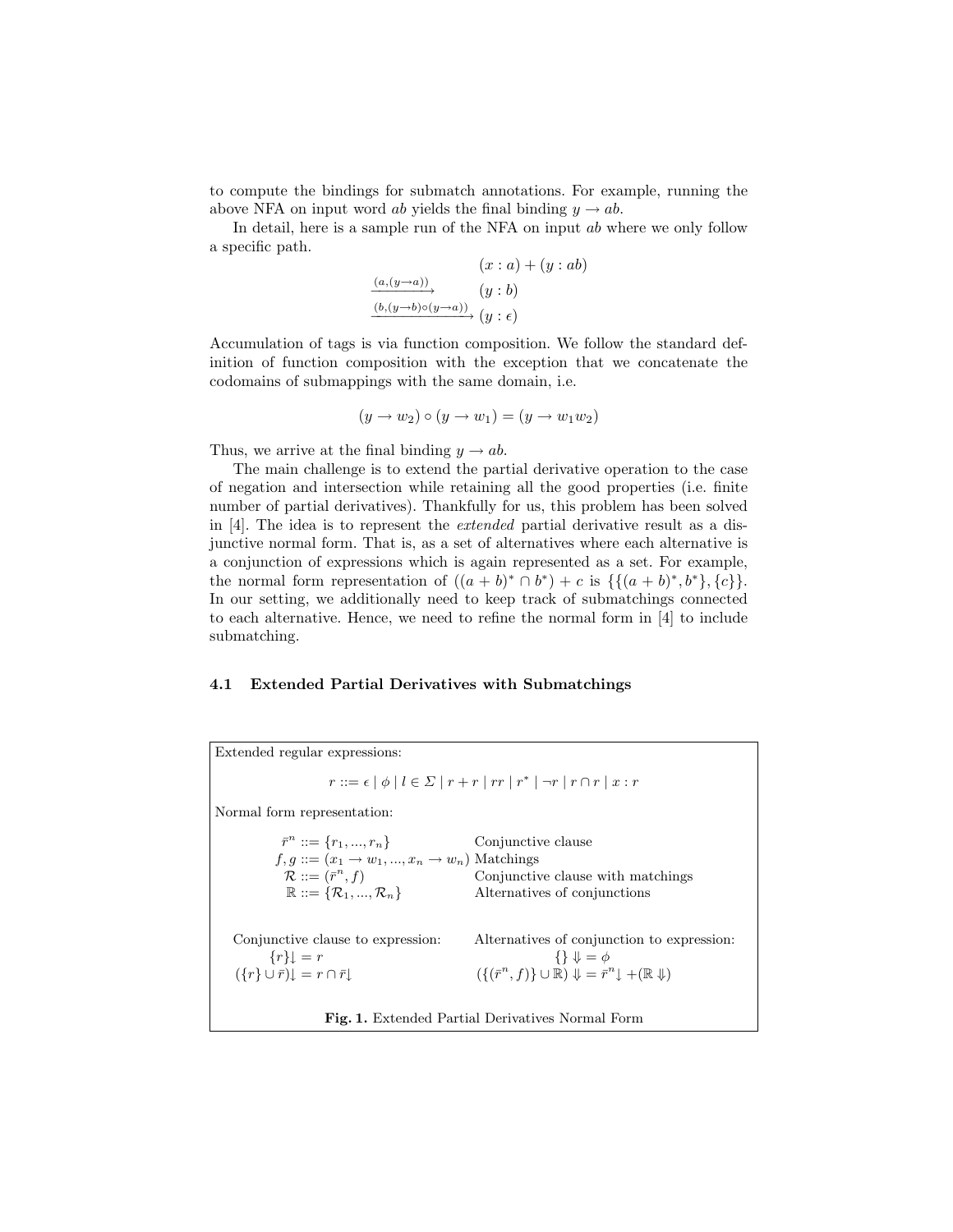Distributivity of concatenation, intersection and negation:

$$
\mathbb{R} \bigodot_{g} r' = \{ (\{rr' \mid r \in \bar{r}^{n}\}, f \circ g) \mid (\bar{r}^{n}, f) \in \mathbb{R} \}
$$
  

$$
\mathbb{R}_{1} \bigodot \mathbb{R}_{2} = \{ (\bar{r}_{1}^{n} \cup \bar{r}_{2}^{m}, f_{1} \circ f_{2}) \mid (\bar{r}_{1}^{n}, f_{1}) \in \mathbb{R}_{1}, (\bar{r}_{2}^{m}, f_{2}) \in \mathbb{R}_{2} \}
$$
  

$$
\bigodot \mathbb{R} = \left\{ \begin{matrix} \{ (\{\neg \phi\}, id) \} & \text{if } \mathbb{R} = \{ \} \\ \bigodot_{(\bar{r}^{n}, f) \in \mathbb{R}} \bigcup_{r \in \bar{r}^{n}} (\{\neg r\}, id) & \text{otherwise} \end{matrix} \right.
$$

Collection of  $\epsilon$  bindings:

$$
x : r \downarrow_{\epsilon} = (x \to \epsilon) \circ r \downarrow_{\epsilon} \quad \epsilon \downarrow_{\epsilon} = id \quad r_1 r_2 \downarrow_{\epsilon} = (r_1 \downarrow_{\epsilon}) \circ (r_2 \downarrow_{\epsilon})
$$

$$
\neg r \downarrow_{\epsilon} = id \quad r_1 \cap r_2 \downarrow_{\epsilon} = r_1 \downarrow_{\epsilon} \circ r_2 \downarrow_{\epsilon}
$$

$$
r^* \downarrow_{\epsilon} = \begin{cases} r \downarrow_{\epsilon} \text{ if } \epsilon \in L(r) \\ id & \text{otherwise} \end{cases} \quad r_1 + r_2 \downarrow_{\epsilon} = \begin{cases} r_1 \downarrow_{\epsilon} \text{ if } \epsilon \in L(r_1) \\ r_2 \downarrow_{\epsilon} \text{ if } \epsilon \in L(r_2) \end{cases}
$$

Extended partial derivatives with submatching:

(1) 
$$
\frac{\partial}{\partial a}(\phi) = \frac{\partial}{\partial a}(\epsilon) = \frac{\partial}{\partial a}(b) = \{\}
$$
 (2)  $\frac{\partial}{\partial a}(a) = \{(\{\epsilon\}, id)\}$   
\n(3)  $\frac{\partial}{\partial a}(x : r) = \{(\{(x : \bar{r}^n\})\}, (x \to a) \circ f) | (\bar{r}^n, f) \in \frac{\partial}{\partial a}(r)\}$   
\n(4)  $\frac{\partial}{\partial a}(r_1 + r_2) = \frac{\partial}{\partial a}(r_1) \cup \frac{\partial}{\partial a}(r_2)$   
\n(5)  $\frac{\partial}{\partial a}(r^*) = \frac{\partial}{\partial a}(r) \odot_{last_{f\nu}(r)} r^*$   
\n(6)  $\frac{\partial}{\partial a}(r_1r_2) = \begin{cases} \frac{\partial}{\partial a}(r_1) \odot_{id} r_2 & \text{if } \epsilon \notin L(r_1) \\ \frac{\partial}{\partial a}(r_1) \odot_{id} r_2 \cup \frac{\partial}{\partial a}(r_2) \odot_{r_1\downarrow_{\epsilon}} \epsilon & \text{otherwise} \end{cases}$   
\n(7)  $\frac{\partial}{\partial a}(r_1 \cap r_2) = \frac{\partial}{\partial a}(r_1) \odot \frac{\partial}{\partial a}(r_2)$   
\n(8)  $\frac{\partial}{\partial a}(\neg r) = \odot \frac{\partial}{\partial a}(r)$   
\nFig. 2. Extended Partial Derivatives with Submatching

Figure 1 describes the necessary adjustments. R describes the possible outcomes of the (shortly defined) extended partial derivative operation  $\frac{\partial}{\partial a}r$ . Each component in R consists of a pair  $(\bar{r}^n, f)$  where  $\bar{r}^n$  is a set of conjunctions  ${r_1, ..., r_n}$  and f the associated matching function (i.e. mapping of pattern variables to matched words). The translation of  $\mathbb R$  to the underlying regular expression is straightforward. See operations  $\downarrow$  and  $\cdot \downarrow$ . By construction  $\bar{r}^n$  is always non-empty whereas  $\mathbb R$  can possibly be equal to the empty set. For example, consider  $r = \{ (\{(a+b)^*, b^*\}, f), (\{c\}, g) \}$  for which we find  $r \Downarrow = ((a+b)^* \cap b^*) + c$ .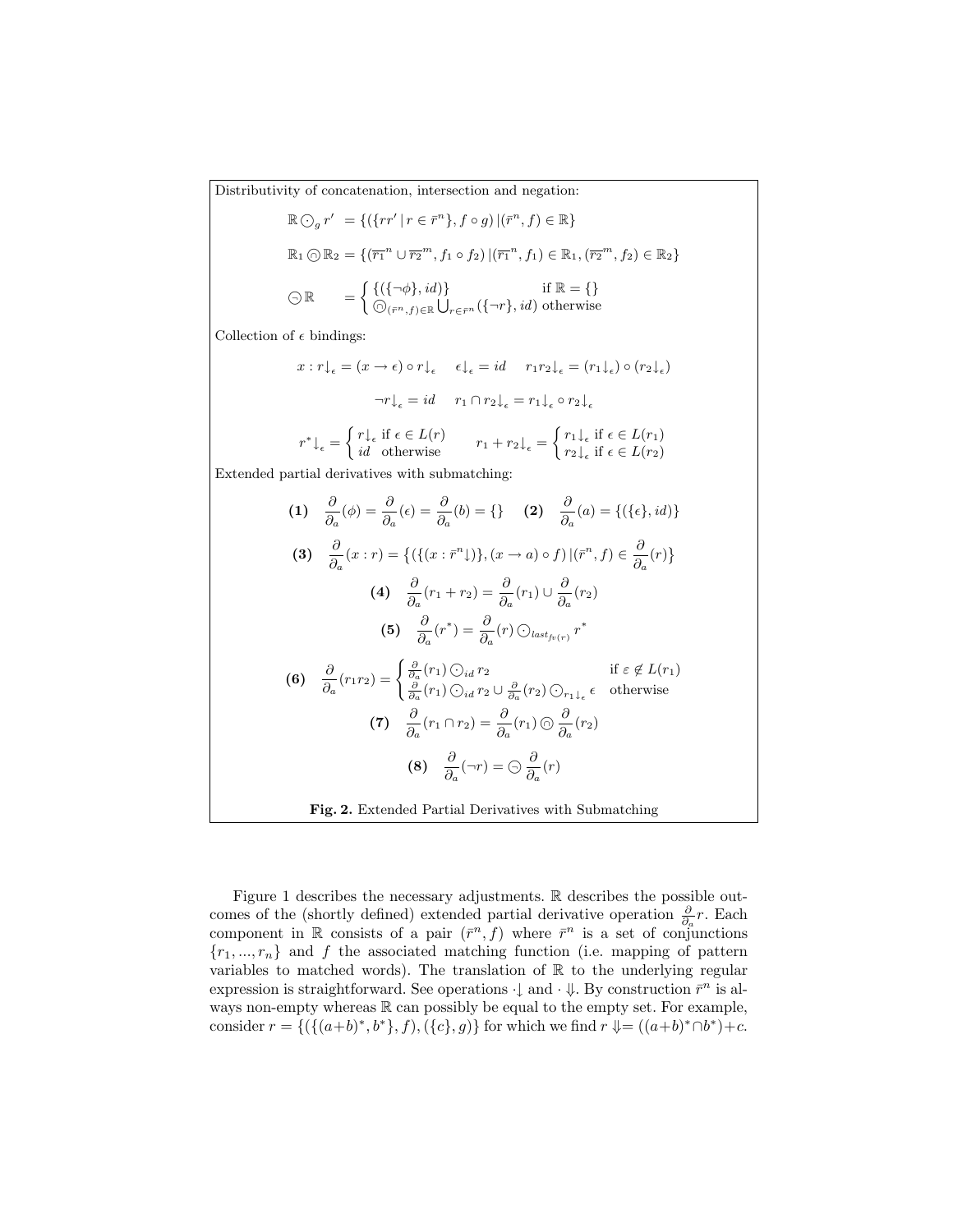Our refinement of the extended partial derivative operation  $\frac{\partial}{\partial a}r$  with submatching is given in Figure 2. We largely follow the definition given in [4] with of course some necessary adjustments due to submatching. For the definition of  $\frac{\partial}{\partial a}r$  we require auxiliary operations  $\bigcirc_g$ ,  $\bigcirc$  and  $\bigcirc$ . These operations apply standard distributivity laws on expressions in normal form and additionally perform operations on matching functions.

For operation  $\bigcirc_g$ , g is generally the identity function. There are two special non-identity use cases. For Kleene star, g can be customized such that we keep the matchings for all iterations or (as it is standard) only the last match. For concatenation where the first component matches  $\epsilon$ , we must collect all " $\epsilon$ " bindings in combination with the operator  $\downarrow_{\epsilon}$ . Both special cases will be shortly explained in more detail. Operation <sup>∩</sup> combines conjunctive clauses which requires us to build the composition of the associated matching functions.

Operation  $\ominus$  effectively cancels any submatchings which arise below negation by simply recording the identity matching function id. The reason is that we can not give any well-defined meaning to these submatchings. For example, consider  $x : \neg(y : a^*)$ . Suppose the pattern matches some word. Then, pattern variable x will bind any word not containing any letter a. Clearly, the binding of  $y$  is nonsensical here because (due to the outer negation) there cannot be any match for  $a^*$ .

Next, we take a look at the various cases of the extended partial derivative operation  $\frac{\partial}{\partial a}r$ . Base cases (1), (2) are straightforward and so is case (4) which deals with choice.

Case (3) deals with submatch annotations  $x : r$ . The result is a set of alternatives where each conjunctive clause component  $\bar{r}^n$  resulting from  $\frac{\partial}{\partial a}r$  is turned into an expression by applying ·↓ to satisfy the syntactic forms of extended regular expressions. For each submatching  $f$  connected to a conjunctive clause, we compose the 'top-level' match  $x \to a$  with f to build the overall submatching for each alternative in  $\frac{\partial}{\partial a}(x:r)$ .

Case (5) deals with the Kleene star. We unfold the Kleene star once and then concatenate the result with  $r^*$ . In case of submatchings within  $r$ , the common approach is to keep only the "last" match. This is achieved via  $last_{fv(r)}$  whose special purpose is to cancel all "outer" mappings connected to any variable in  $f(v(r))$  where  $fv(r)$  refers to all pattern variables in r.<sup>1</sup> For example,

$$
(y \rightarrow w_2) \circ last_{\{y\}} \circ (y \rightarrow w_1) = (y \rightarrow w_1)
$$

For concatenation  $r_1r_2$ , case (6), there are two subcases depending if  $r_1$ is nullable, i.e.  $\epsilon \in L(r_1)$ . The nullable test for extended regular expression is straightforward and omitted for simplicity. In case  $r_1$  is not nullable, we only apply the partial derivative operation on  $r_1$  and concatenate the result with  $r_2$ . The  $\odot$  operation carries the identity function because the matchings for  $r_2$  yet have to be computed.

<sup>&</sup>lt;sup>1</sup> Is is also possible to tailor our approach to record the matchings for each iteration. We ignore this variation here for brevity.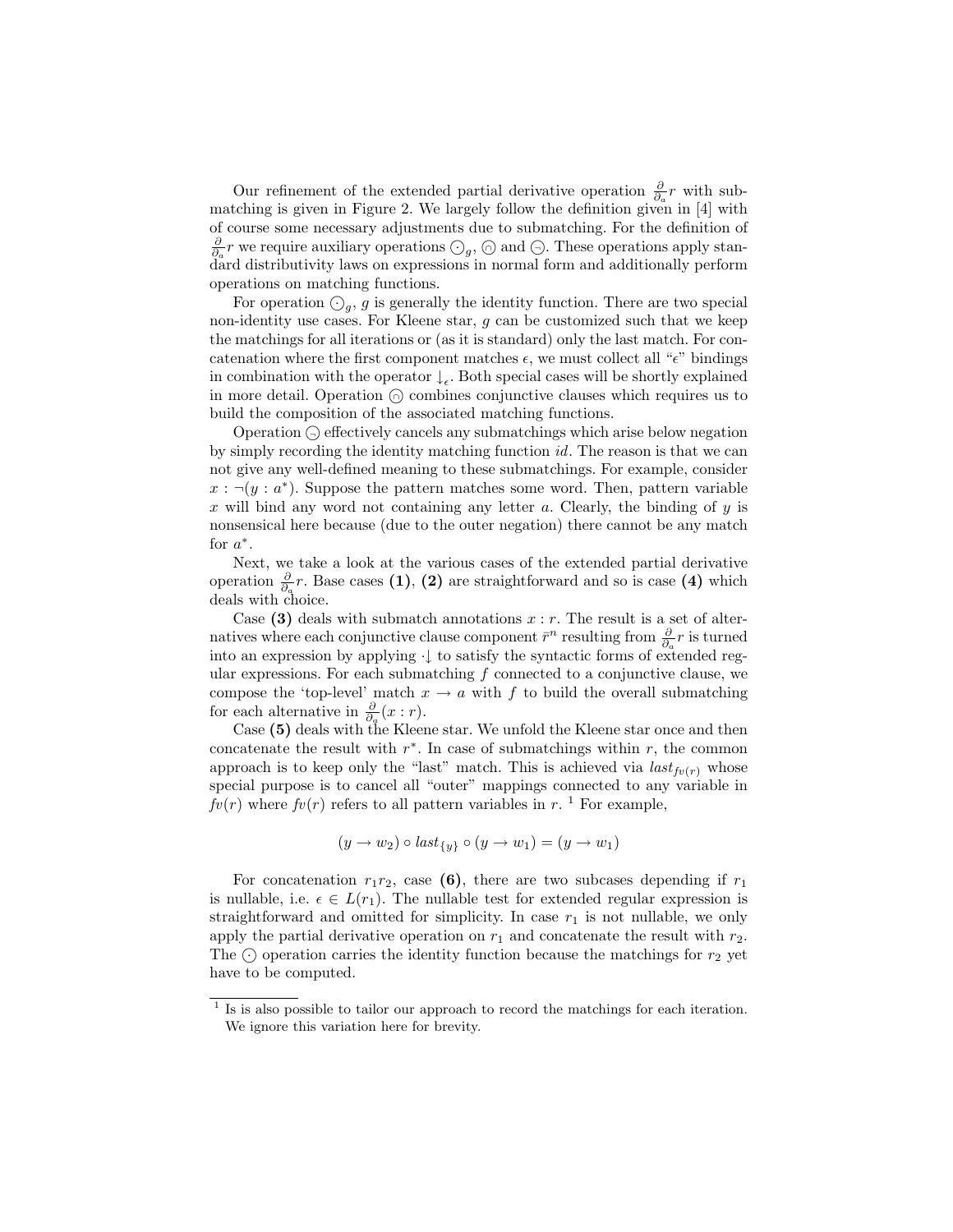If  $r_1$  is nullable, we can simply drop  $r_1$  and apply the partial derivative operation on  $r_2$ . What about the bindings in  $r_1$ ? We clearly can not ignore them. For example, consider

$$
\underbrace{((x:(y:a)^*) + (z:b^*))}_{r_1} r_2
$$

Expression  $r_1$  matches  $\epsilon$ . This implies that the bindings of nullable subexpressions within  $r_1$  are equal to  $\epsilon$ . Both alternatives are here nullable. The left alternative  $(x:(y:a)^*)$  yields  $(x \to \epsilon, y \to \epsilon)$  and the right alternative yields  $z \to \epsilon$ . However, we will only report  $(x \to \epsilon, y \to \epsilon)$  because we follow here a greedy left-most matching strategy which strictly favors left-most matches.

Collection of " $\epsilon$  bindings" is achieved via  $r_1 \downarrow_{\epsilon}$ . By assumption  $r_1$  is nullable. Hence, we recurse over the structure of  $r_1$  and consider all submatch annotations which match  $\epsilon$ . We attach the resulting bindings  $r_1\downarrow_{\epsilon}$  to the bindings in  $\frac{\partial}{\partial a}(r_2)$ by slightly abusing the  $\odot$  operator. The concatenated expression  $\epsilon$  yields elements  $r\epsilon$  in conjunctive clauses. We silently assume that  $r\epsilon$  will be immediately simplified to r.

Cases (7) and (8) deal with intersection and negation and make use of the respective distributivity operators. Recall that we do not track any submatchings within negation.

#### 4.2 Submatch NFA Construction

The construction of the actual submatch automata proceeds as follows. We repeatedly apply the  $\frac{\partial}{\partial}$  operation to compute the set of all states, starting with the pattern  $r$ . This set is finite as verified in [4]. Hence, we can apply the following fixpoint construction:

$$
fix({r_1, ..., r_n}) := let x = {r_1, ..., r_n} \cup \bigcup_{a \in \Sigma, r_i \in {r_1, ..., r_n}} in if x = {r_1, ..., r_n} then {r_1, ..., r_n} else fix(x)
$$

The set  $f(x \leq r)$  denotes the set of states of the automata resulting from r where r is the initial state and any state  $r' \in fix(r)$  where  $\epsilon \in L(r')$  is a final state.

We assume that transitions are recorded in some set  $T$  where  $T$  is defined as follows:

$$
T = \{r_1 \xrightarrow{(a,f)} r_2 \mid \text{ for each } r_1, r_2 \in \text{fix}(\{r\}) \land a \in \Sigma \text{ where}
$$
  
for some  $(\bar{r}^n, f') \in \frac{\partial}{\partial_a} r_1$  we have that  $f' = f$  and  $r_2 = \bar{r}^n \downarrow\}$ 

We describe the execution of the submatch automata of  $r$  on some input word. Transitions operate on a configuration  $\{r_{1_{f_1}},...,r_{n_{f_n}}\}$  which is a set of active states  $r_i$  attached with the so far accumulated matching function  $f_i$ . The initial configuration is  $\{r_{id}\}$ . For input symbol a, the derivation step from one configuration to the next is as follow:

$$
\{r_{1_{f_1}},...,r_{n_{f_n}}\} \xrightarrow{a} \{r'_{g \circ f_i} \mid r_{i_{f_i}} \in \{r_{1_{f_1}},...,r_{n_{f_n}}\} \wedge r_{i_{f_i}} \xrightarrow{(a,g)} r' \in T\}
$$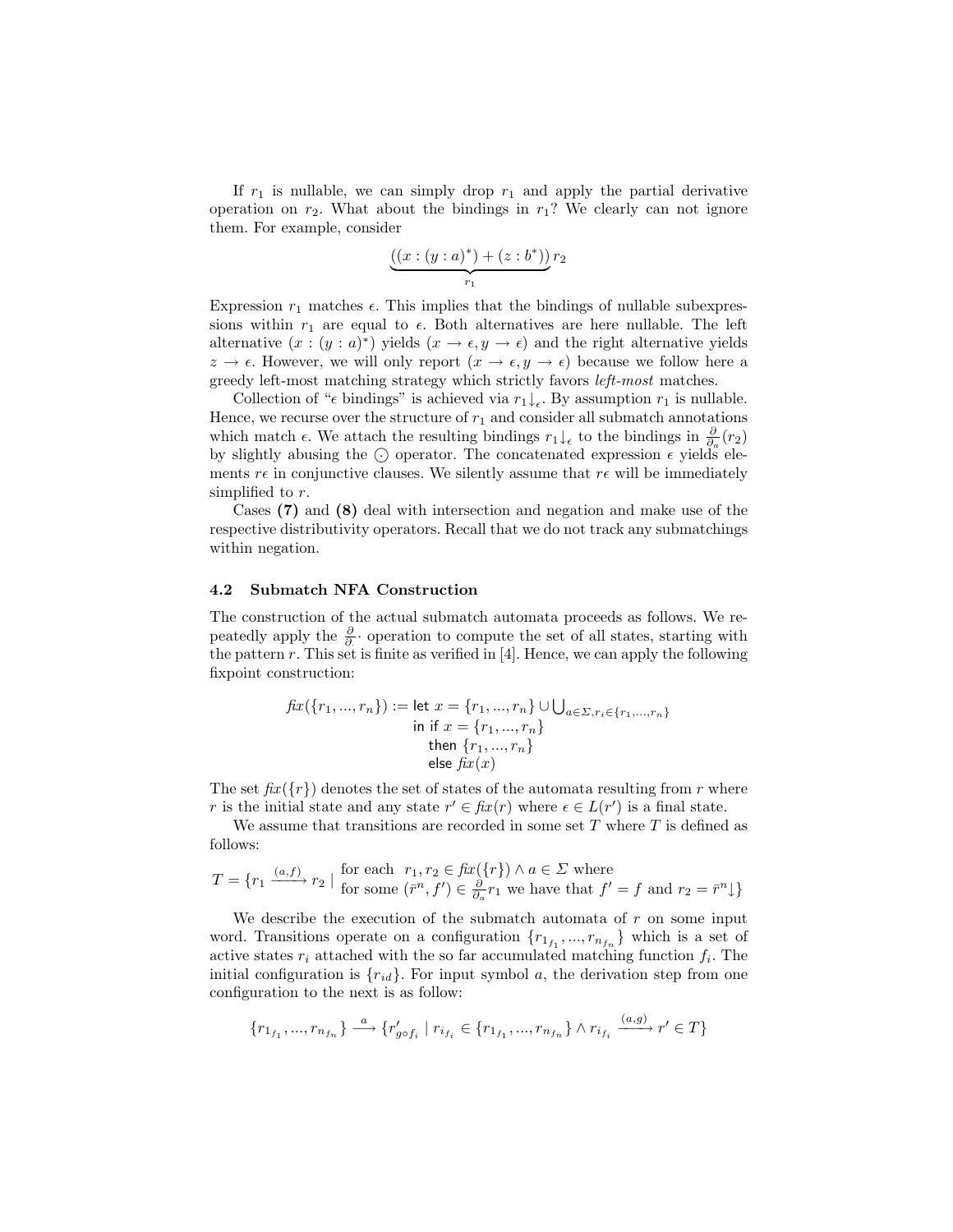That is, we build the set of follow states which are reachable via a transition and extend the current matching function. <sup>2</sup>

We may encounter duplicate states because submatching may be ambiguous. For example, consider the pattern  $(x : a^*) + (y : a^*)$  where for input a we either obtain the matching  $(x \to a)$  or  $(y \to b)$ . Following [14], we remove duplicates by giving preference to states which are to the left in the order as generated by the partial derivative operation. We assume that two expressions  $r_1$  and  $r_2$  are duplicates if they are syntactically equal assuming that all submatch annotations  $(x : r)$  are replaced by r.

Thus, we follow the greedy left-most submatching strategy for the submatchings connected to a pattern describing a lexeme. Recall that our lexer tool guarantees to compute the longest matching among all lexeme patterns by running each pattern in parallel.

#### 4.3 Example



We consider some example to explain the construction in more detail. We assume the alphabet  $\Sigma = \{a, b, c\}$  and the pattern expression  $r = (x : a)r_2$ where  $r_2 = (y : \neg c)r_3$  and  $r_3 = (z : ab + ac)$ , thus  $r = (x : a)(y : \neg c)(z : ab + ac)$ . The resulting NFA is given in Figure 3 where we exclude error states for brevity. Below, we consider a few steps of the extended partial derivative construction.

We start off with the initial pattern  $r$ . The computation of the extended partial derivative of  $r$  for letter  $a$  is as follows.

<sup>&</sup>lt;sup>2</sup> In our informal execution notation at the beginning of this section, the extended matching is put over the derivation arrow whereas in our formalization the extended matching is now attached to the resulting state.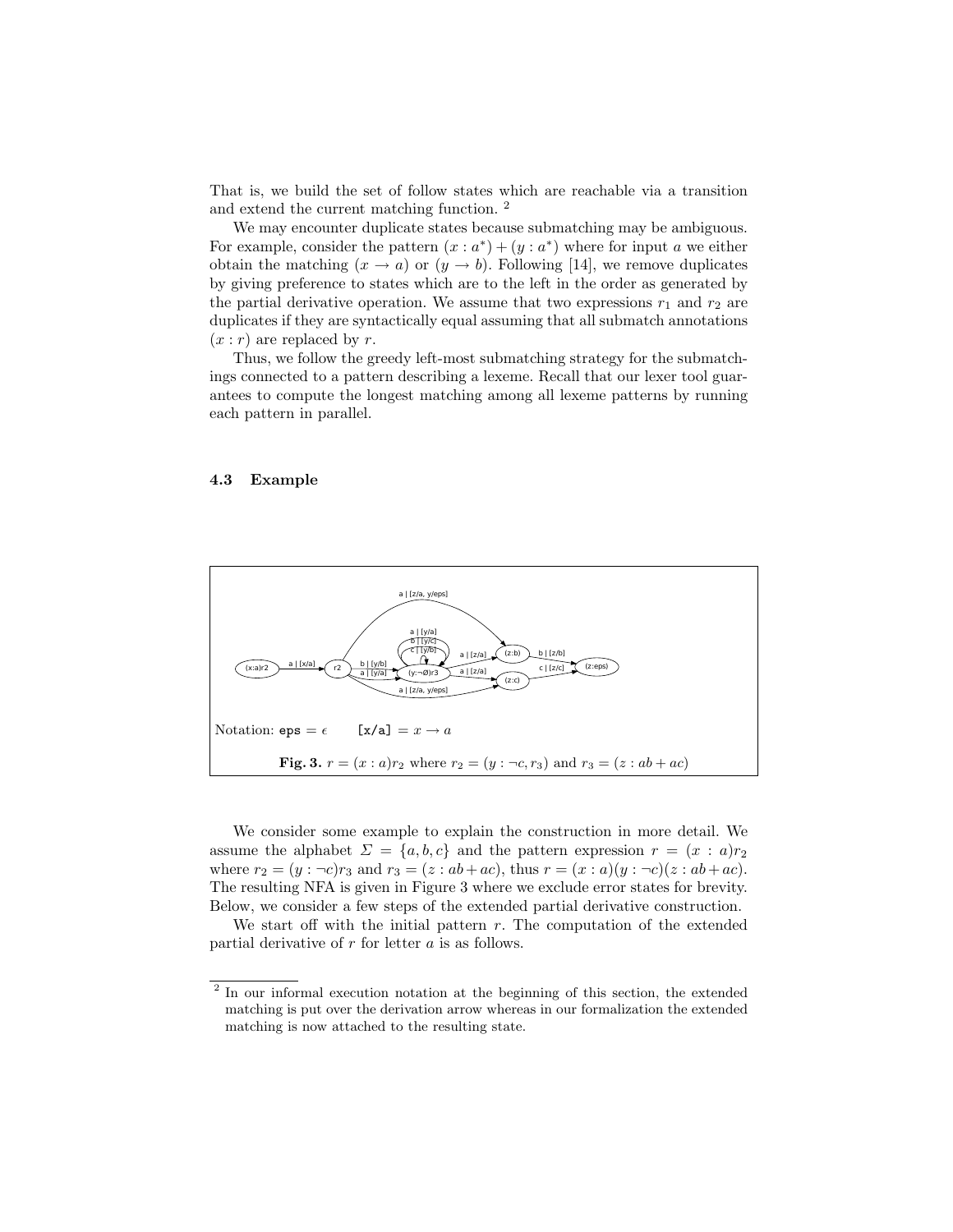$$
\frac{\partial}{\partial a}(r) = \frac{\partial}{\partial a}(x : a)r_2
$$
\n
$$
= \frac{\partial}{\partial a}(x : a) \odot_{id} r_2
$$
\n
$$
= \{ (\{x : \bar{r}^n\}, (x \to a) \circ f) | (\bar{r}^n, f) \in \frac{\partial}{\partial a}(a) \} \odot_{id} r_2
$$
\nIntermediate step:  
\n
$$
\frac{\partial}{\partial a}(a) = \{ (\{\varepsilon\}, id) \}
$$
\n
$$
= \{ (\{x : \varepsilon\}, (x \to a)) \} \odot_{id} r_2
$$
\n
$$
= \{ (\{x : \varepsilon\}, (x \to a)) \}
$$
\n
$$
= \{ (\{r_2\}, (x \to a)) \}
$$

In the last step, we apply the simplification  $\epsilon r = r$ . For brevity, such simplifications are omitted in the formal description in Figure 2.

Computation of  $\frac{\partial}{\partial_b}(r)$  and  $\frac{\partial}{\partial_c}(r)$  yield  $\{(\{\phi r_2\}, (\bar{x} \to b))\}$  and  $\{(\{\phi r_2\}, (\bar{x} \to b))\}$  $(c)$ } which are equivalent to the error state.

We continue with the set of derived terms from the previous iteration, in this case just  $r_2$  which is equal to  $(y : \neg c)(z : ab + ac)$ . We start off with building the extended partial derivative for the letter a. For the first component of the concatenated pattern  $(y : \neg c)(z : ab + ac)$  we find  $\epsilon \in L(\neg c)$ . Hence, in the first step we apply the 'otherwise' case for concatenation. See case (6) in Figure 2.

$$
\frac{\partial}{\partial a}(y:-c)(z:ab+ac))
$$
\n
$$
=\frac{\partial}{\partial a}(y:-c)\bigcirc_{id}(z:ab+ac)\bigcup \frac{\partial}{\partial a}(z:ab+ac)\bigcirc_{y:-c\downarrow_{\epsilon}}\epsilon
$$
\nIntermediate step:  
\n
$$
\frac{\partial}{\partial a}(-c) = \{(\{\neg\phi\},id)\}
$$
\n
$$
=\{(\{(y:-\phi)(z:ab+ac)\},(y\rightarrow a))\}\cup \frac{\partial}{\partial a}(z:ab+ac)\bigcirc_{y:-c\downarrow_{\epsilon}}\epsilon
$$
\nIntermediate steps:  
\n(1)  $y:-c\downarrow_{\epsilon}=(y\rightarrow\epsilon)$   
\n(2)  $\frac{\partial}{\partial a}(z:ab+ac) = \{(\{z:b\},(z\rightarrow a)),(\{z:c\},(z\rightarrow a))\}$   
\nwhere we simplify  $eb$  to  $b$  and  $ec$  to  $c$   
\n(3) Application of  $\bigcirc_{y:-c\downarrow_{\epsilon}}\epsilon$   
\ninvolkes another simplification step,  $be$  to  $b$  and  $ce$  to  $c$   
\n
$$
=\{(\{(y:-\phi)(z:ab+ac)\},(y\rightarrow a)),(\{z:b\},(z\rightarrow a,y\rightarrow \epsilon)),(\{z:c\},(z\rightarrow a,y\rightarrow \epsilon))\}
$$

The remaining states and transitions are computed similarly. Here is a sample execution for input aab.

$$
\begin{aligned}\n&\left\{((x:a)r_2)_{id}\right\} \\
&\xrightarrow{a}\{(r_2)_{(x\to a)}\} \\
&\xrightarrow{a}\left\{((y:\neg\phi)r_3)_{(x\to a,y\to a)},(z:b)_{(x\to a,y\to \epsilon,z\to a)},(z:c)_{(x\to a,y\to \epsilon,z\to a)}\right\} \\
&\xrightarrow{b}\left\{((y:\neg\phi)r_3)_{(x\to a,y\to ab)},(z:\epsilon)_{(x\to a,y\to \epsilon,z\to ab)}\right\}\n\end{aligned}
$$

State (z :  $\epsilon$ ) is the only final state. Hence, the resulting matching is (x  $\rightarrow$  $a, y \rightarrow \epsilon, z \rightarrow ab$ .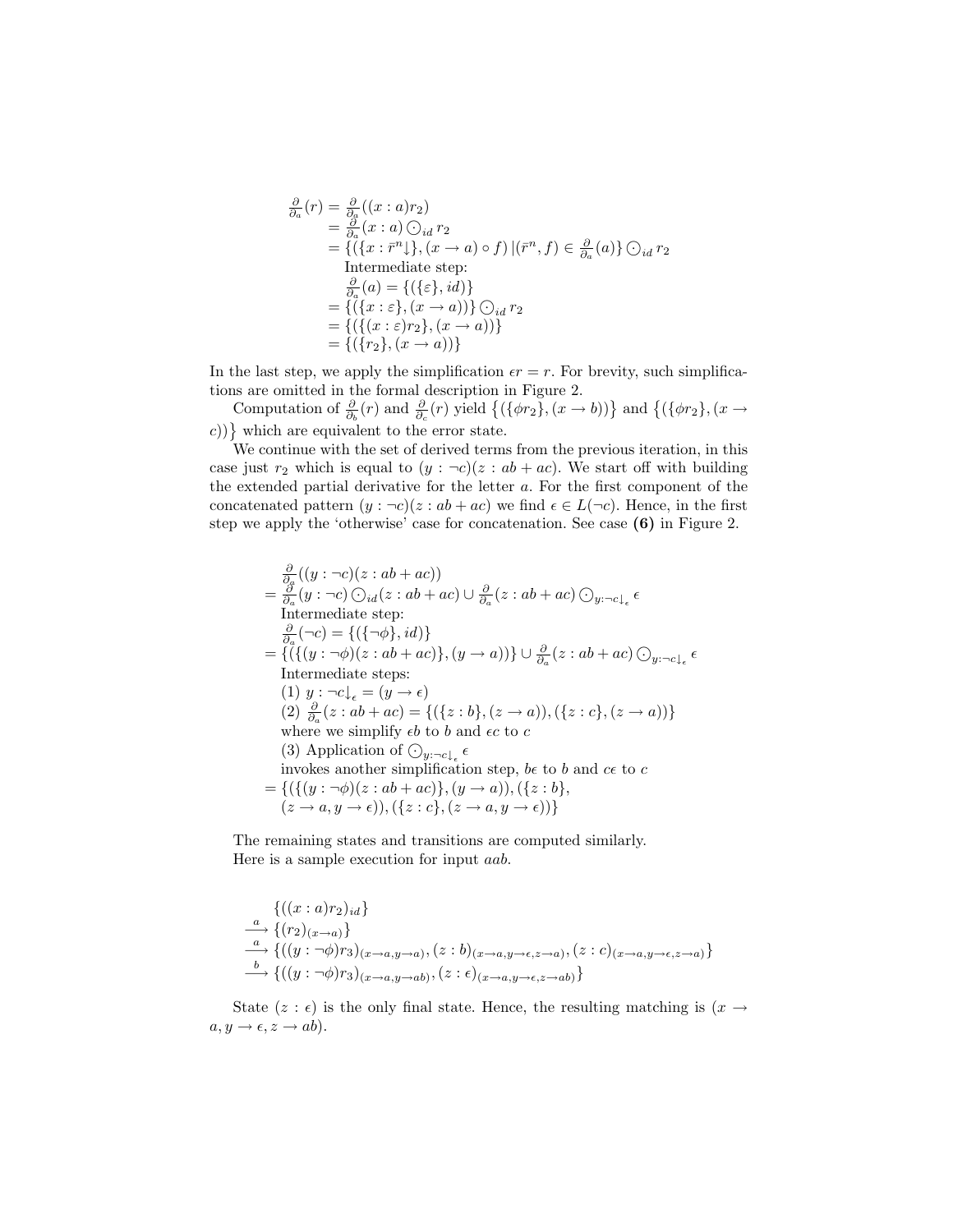# 5 The dreml Tool

Our tool aims to be a fully compatible drop-in replacement for ocamllex [9] with extended regular expression support and minor additional usability features. We give some examples in dreml syntax and discuss the current state of our implementation.

#### 5.1 Lexer Example

We consider some of the earlier examples from Section 2 which deal with C-style comments and integer literals. Recall that both examples make use of submatching in combination with negation and intersection. Here are the examples in dreml syntax.

```
(∗ Shortcut definitions for regular expressions. ∗)
let digit = ['0'-'9']
let lowercase = ['a'-''z']let suffix = ['1' 'L' 'u' 'U']let int = (digit+ as num)(suffix+ as sur)(∗ Lexer specifications. ∗)
rule c_token = parse| "/∗" (~(_∗ "∗/" _∗) as s) "∗/" { Comment s }
| int & ([^'0'] _*) \qquad \qquad { IntLiteral (Decimal, num, suf) }<br>| int & ('0' ([^'8' '9']*) \qquad { IntLiteral (Octal, num, suf) }
                                     { IntLiteral (Octal, num, suf) }
...
| _ { failwith "invalid character" }
```
The dreml tool follows the ocamllex syntax which already has support for submatching. In addition, dreml adds support for negation and intersection.

- $\sim$  for negation of regular expressions,
- & for their intersection,
- re as name to introduce a pattern variable binding name referring to the text matched by re,
- $-$  (...) for grouping of expressions, not introducing a pattern variable,
- $-$  'a' to match a single character, and
- "abc" as shorthand for the concatenation of characters in the string.
- $-[0'$ -'9'] for character classes
- [^'8' '9'] for negated character classes.

The earlier C comment text extraction is an almost literal translation to dreml. The earlier octal number specification

$$
r_{int} = (num : (0...9)^+) (suf : (l + L + u + U)^*)
$$

is written in dreml syntax as follows

let int =  $(digit+ as num)(suffix+ as sur)$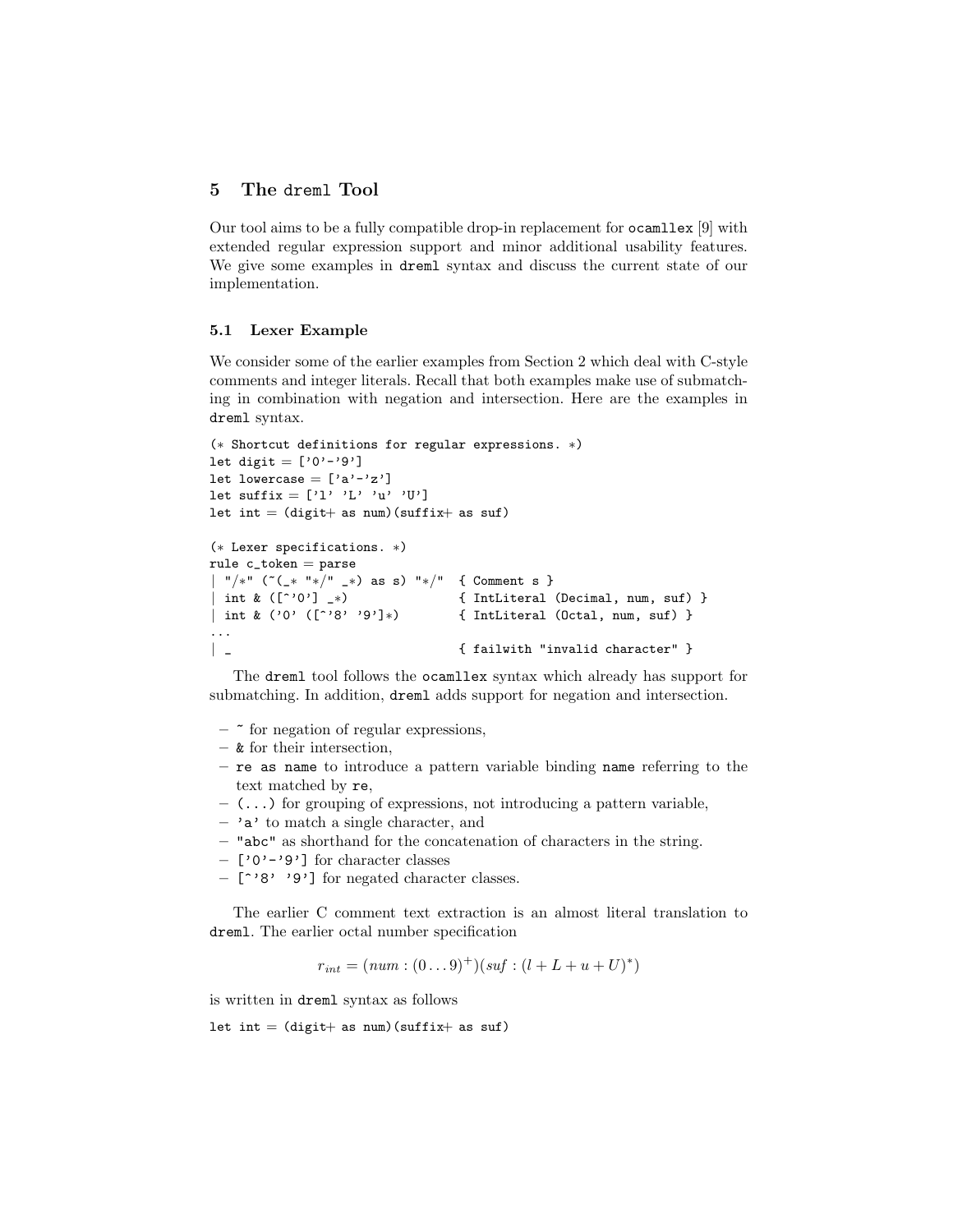The shortcut definition int introduces pattern bindings num and suf. We can refer to these bindings inside the semantic actions of patterns. For example, consider

| int & ('0' ([^'8' '9']∗) { IntLiteral (Octal, num, suf) }

where on the right-hand side we refer to bindings num and suf which arise from int. Note that the negated character class  $[$  <sup>2</sup> $]$   $'$ 9<sup> $'$ </sup>] corresponds to  $(\Sigma \setminus \{8,9\})^*$ .

The above refines our earlier specification by including decimal numbers. Decimal numbers are required to start with a non-zero digit, since the base pattern requires at least a leading digit.

| int &  $($ [ $\hat{c}'$ '0'] \_\*) { IntLiteral (Decimal, num, suf) }

Readers familiar with Perl style regular expressions will notice that the ocamllex syntax slightly differs from Perl. The purpose of the ocamllex syntax is to match the OCaml syntax more closely, thus making it easier for syntax highlighting source code editors to properly display the code. Most notably the two key differences to the Perl style syntax are:

- Characters and strings must be explicitly quoted with '' and "", respectively.
- The ML-style  $\Box$  operator replaces . as wildcard character representing  $\Sigma$ .

## 5.2 Lexer Engine

```
Concatenation
                      \phi r = r\phi = \phi \qquad \varepsilon r = r\varepsilon = rChoice
                 r + r = r \quad \neg \phi + r = r + \neg \phi = \neg \phiKleene star
                       r^{*} = r^{*} \quad \varepsilon^{*} = \varepsilon \quad \phi^{*} = \varepsilonIntersection
                     r \cap r = r \qquad \phi \cap r = r \cap \phi = \phiNegation
                                    \neg(\neg r) = rFig. 4. Simplification rules for regular expression patterns
```
Simplifications To reduce the number of states during the NFA submatch automata construction, we apply simplifications on regular expression patterns.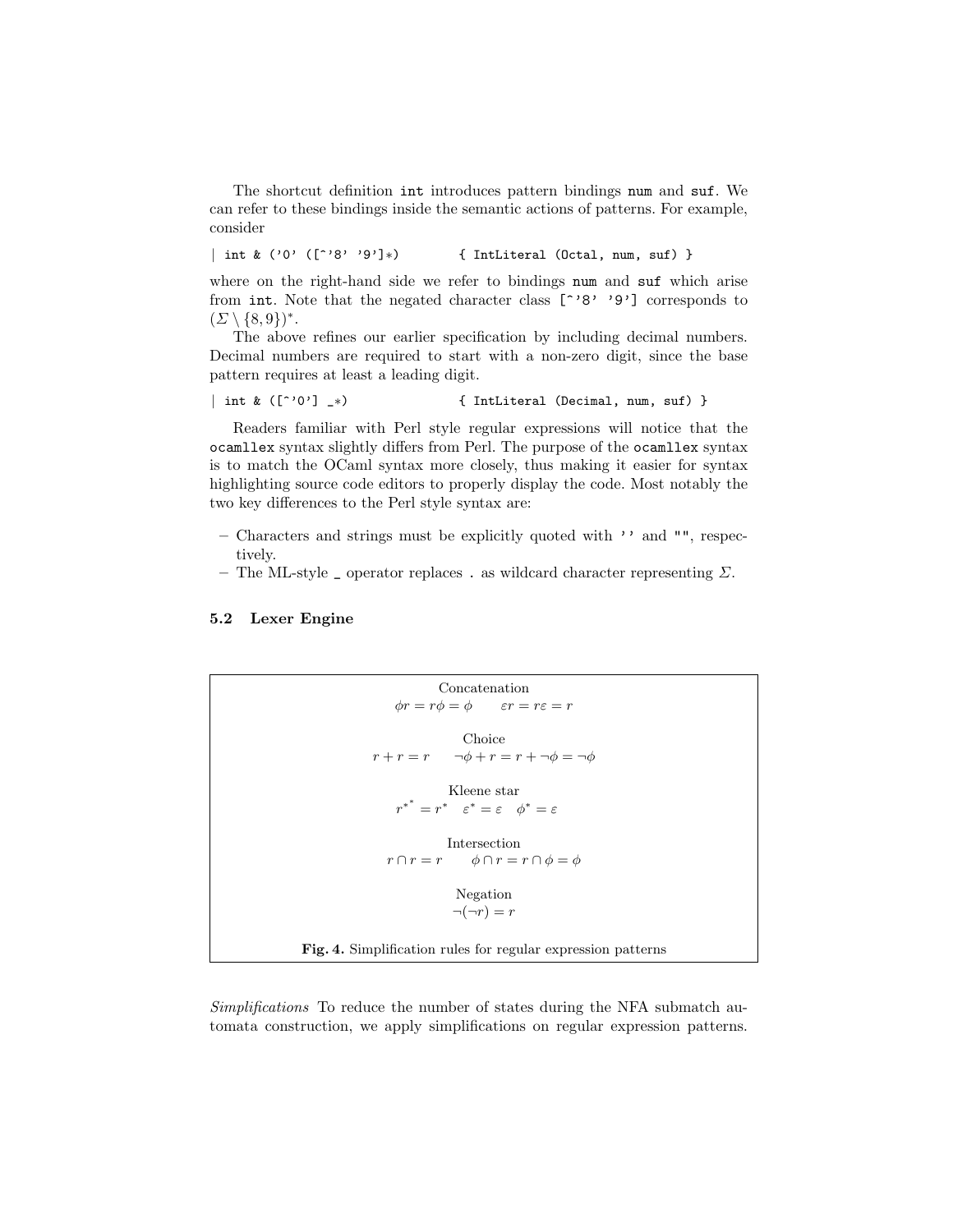See Figure 4. For example, via the rules for concatenation we can replace state  $\phi r_2$  from the earlier Section 4.3 by the canonical error state  $\phi$ . In  $r + r = r$ we assume that the "right" r will be removed to maintain the greedy left-most nature of our NFA submatch engine.

Simplification rules are applied from left to right and are guaranteed to terminate as we strictly produce a smaller expression. It is straightforward to verify that simplification rules are equivalence preserving.

Character classes Currently, character classes are desugared into plain regular expressions. We plan to provide 'native' support for character classes and adopt ideas in [10] to support Unicode.

Execution The current dreml prototype follows an interpreter style table-driven approach. We are in the process of supporting full code generation. Our plan is to support two back-ends: a table-based one using a modified version of our prototype implementation, and a code-based back-end using mutually recursive functions. An implementation of such code generation already exists in the Thompson DFA based re2ml [12] tool. This older tool supports neither extended regular expressions nor pattern submatching. Our development of dreml will supersede this tool.

Tokenization At the time of submission, we only provide limited tokenization support because we do not fully support the Lexing interface in ocamllex. This interface abstracts processing of arbitrary streams as well as plain strings. Position information is extracted by notifying the library when matching a full lexeme. The underlying library takes care of all details concerning buffering. Hence, the implementation effort to achieve full support for tokenization is rather straightforward.

Redundancy Check Using our extended regular expression automata construction, we can decide whether the language of an expression  $r_1$  is a subset of the language of another expression  $r_2$ . If it is, and  $r_1$  occurs after  $r_2$ , a greedy leftmost match will never reach it. We can notify the user of this problem. re2ml implements this check in an ad-hoc way, due to the lack of extended regular expressions. In dreml, we can accurately solve the equation

$$
L(r_1) \subseteq L(r_2)
$$
  
\n
$$
\Leftrightarrow L(r_1) \setminus L(r_2) = \emptyset
$$
  
\n
$$
\Leftrightarrow L(r_1) \cap \neg L(r_2) = \emptyset
$$
  
\n
$$
\Leftrightarrow L(r_1 \cap \neg r_2) = \emptyset
$$

by constructing the automata for  $r_1 \cap \neg r_2$ . If the resulting automata accepts no language, i.e. it is empty or contains no final state, the equation is true and we can issue a warning.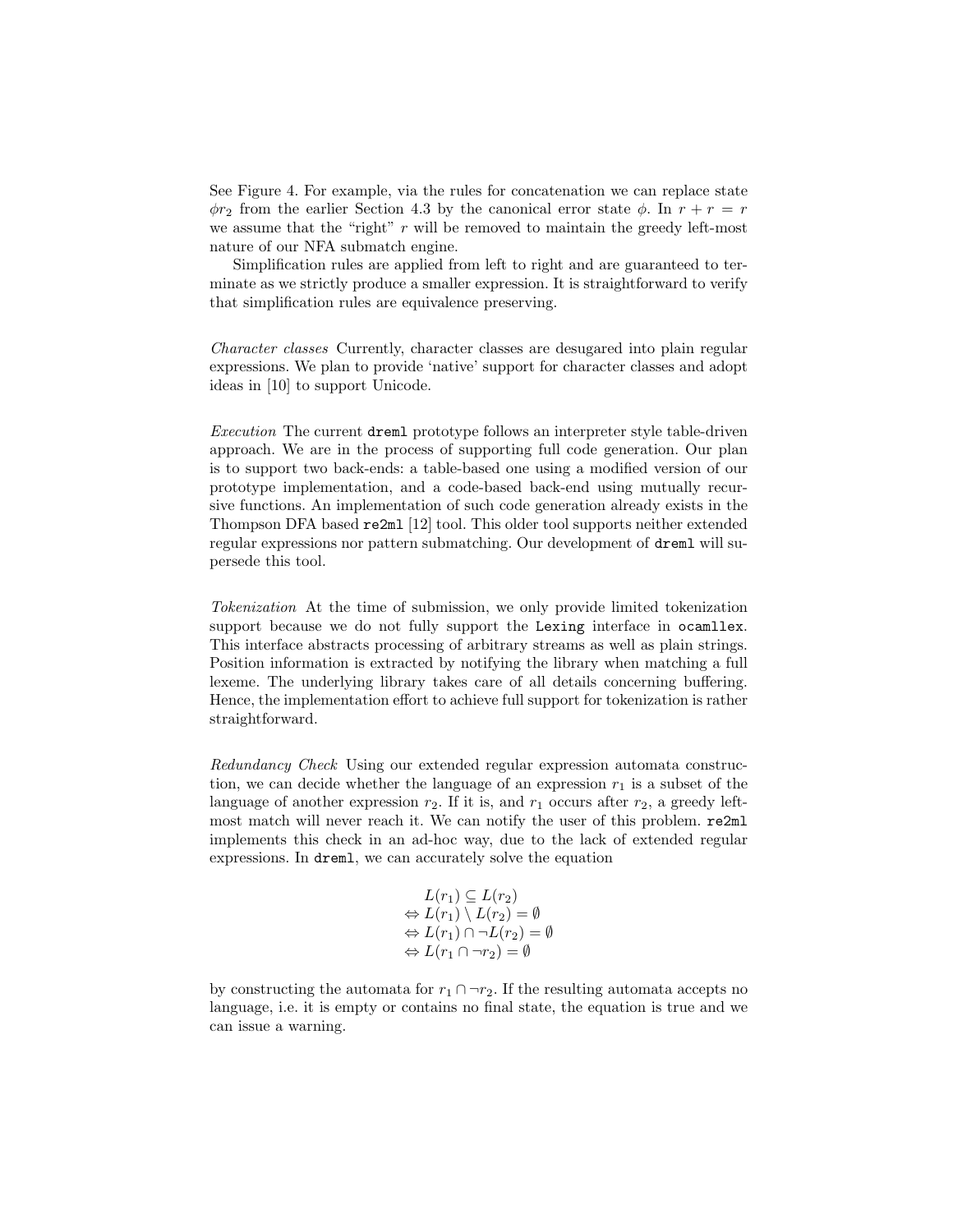## 6 Empirical Results

We benchmark the performance of dreml. Benchmarks are executed under Ubuntu Linux 3.8.0 with 3.4GHz Intel Quad Core and 8GB RAM. Our benchmarks focus on the size of the resulting automata and the time spent on the automata construction. We also consider timing results for (sub)matching but for all cases we ignore the cost of tokenization. The contenders are ocamllex and ml-ulex which are lexing tools part of OCaml [8] and respectively SML/NJ [13]. For experiments, we use OCaml 4.00.1 and SML/NJ 110.74. ocamllex supports submatching and ml-ulex supports extended regular expressions based on the ideas described in [10]. Neither tool supports both features like our dreml tool.

The comparison to ocamllex is interesting, as we aim to produce a dropin replacement for this tool. However, dreml is strictly implemented in OCaml and currently only supports a table-driven approach whereas the ocamllex DFA matching engine is implemented in C. Our measurements show that we already obtain good performance results.

A comparison with ml-ulex is more representative, since both SML/NJ and ocamlopt<sup>3</sup> produce relatively straightforward native code.

In our first benchmark, we consider a C lexical grammar specification. The ml-ulex and dreml variant make use of extended regular expressions whereas the ocamllex variant uses a more clumsy workaround with standard regular expressions. Both ocamllex and dreml use submatching which is not supported by ml-ulex.

| Tool                                                     | <b>States</b> |
|----------------------------------------------------------|---------------|
| $m1-u1ex$                                                |               |
| $\left  \texttt{ml-ulex}\;(\text{minimized}) \right 167$ |               |
| $ $ ocamllex                                             | 127           |
| dreml                                                    | 60            |

Fig. 5. Number of automata states

Figure 5 shows the number of automata states. Note that since ocamllex has a very low automata size limit, the grammar we use does not include keywords and simply collapses all of them into the identifier rule with a subsequent table lookup. As can been seen, our non-deterministic automata is the smallest (as expected). The reason why the DFA produced by ocamllex is smaller than the minimized ml-ulex DFA is unclear to us.

Figure 6 shows the timing result matching against a larger C file. Timings for ocamllex and dreml include variations where we do not perform any submatching. That is, effectively ignore the context of C comments and the path

<sup>&</sup>lt;sup>3</sup> The "optimizing" OCaml native compiler merely performs some inlining, which was turned off for the tests.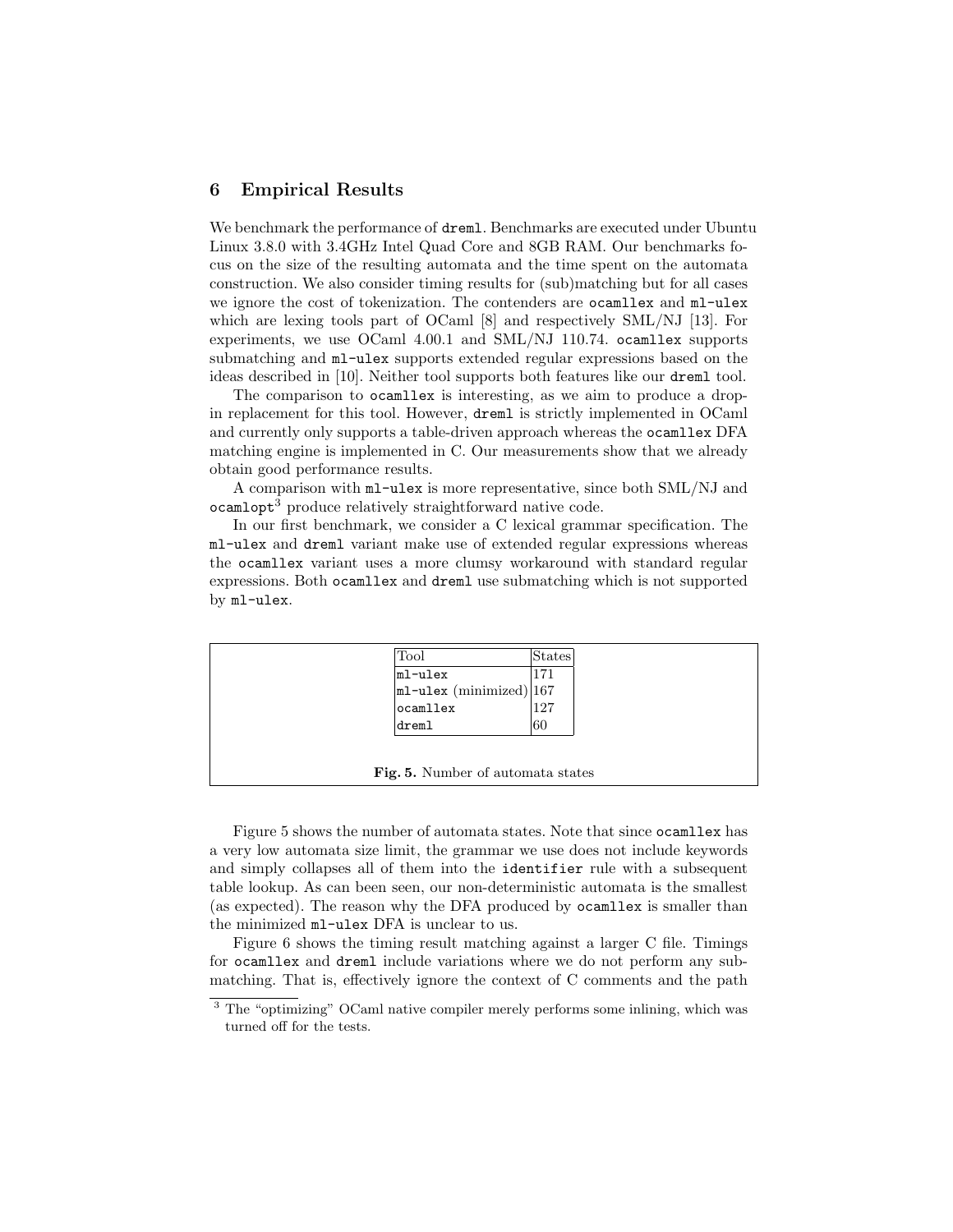

of include directives. As can been seen, for both cases performance results are comparable. This indicates that submatching generally does not incur any severe run-time penalty.

The timings for ml-ulex (which does not support submatching) appear to be the worst. We would have expected its timings to be similar to, or even slightly better, due to the DFA-based approach, than the ones for the NFA-based dreml. We suspect the 'bad' timing behavior of  $m$ -ulex might be due to the fact that the input file is read in chunks of 4KB. Hence, we observe overhead due to IO.



Figure 7 shows the timing results for matching a simple pattern against some large file. dreml and ml-ulex are comparable whereas ocamllex is much faster due to its C-based table engine. For comparison, we also include results for Perl and PCRE.

The next two benchmarks measure the time spent on constructing the automata. Figure 8 considers the pattern  $a^n$  which is a short-hand for  $a$  concatenated  $n$  times. Clearly, the pattern is deterministic. Hence, **dreml** will also produce a DFA. As expected, the dreml NFA method causes some unnecessary overhead. Interestingly, ocamllex performs the worst.

Figure 9 shows a worst-case scenario for DFA approaches. Performance results of ml-ulex and dreml are similar for the extended regular expression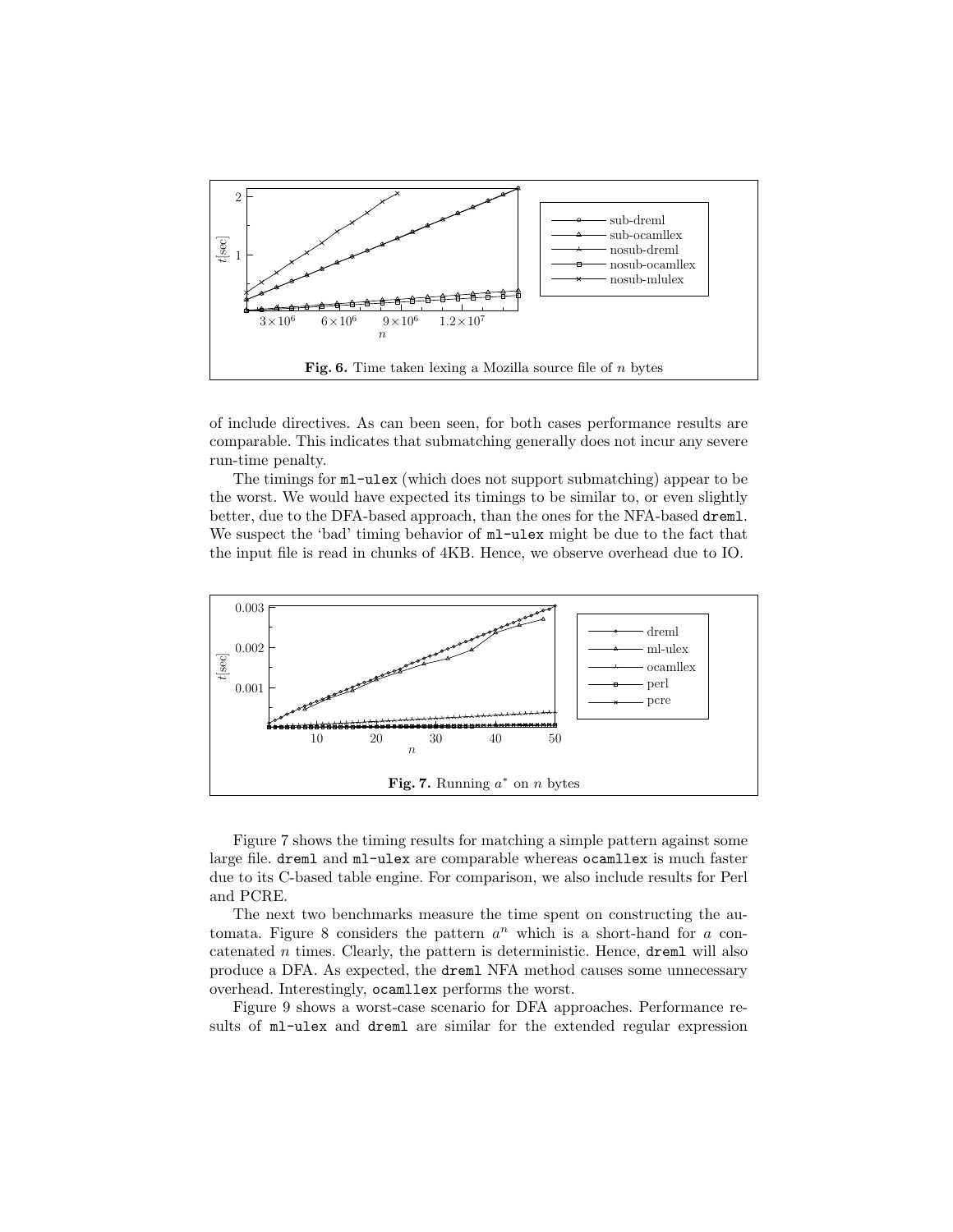

 $(\neg(\neg a \cap \neg b))^*$ . Obviously, we assume here that the above is not simplified to  $(a + b)^*$ .



The exponential behavior of ocamllex and ml-ulex is due to the exponential size of the DFA automata. See Figure 10. In contrast, the NFA approach in dreml shows polynomial growth.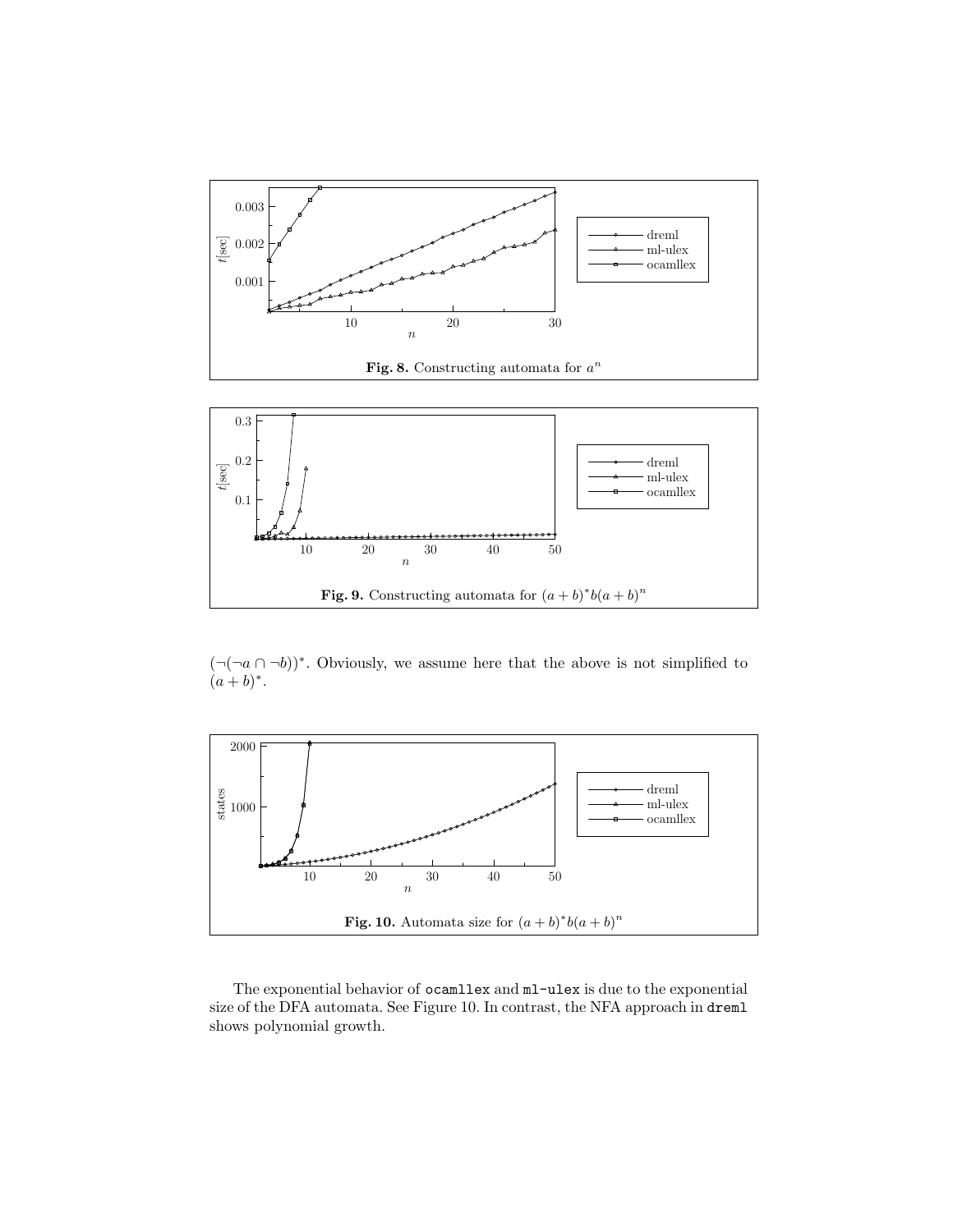# 7 Conclusion

The combination of submatching and extended regular expressions improves the expressiveness of lexer specifications. Efficient lexing is achieved via a novel NFA-based method. Our prototype tool dreml implements the idea and can be used as a drop-in replacement for ocamllex with additional functionality. Initial performance results are encouraging. Future efforts will be aimed at improving usability and performance of the tool.

Some ideas for future development are:

- Add Unicode support, building on the ideas implemented in ml-ulex and presented in [10]. This would improve compile time performance even for non-Unicode patterns.
- Perform static analysis on regular expressions and the resulting automaton to provide better error messages, both at compile time and at runtime.
- Abstract interpretation may be helpful to prove properties of a scanner description.
- Provide an option to turn the NFA into a DFA and minimize the resulting DFA, at the expense of increased compile time. A DFA is often a feasible alternative to NFAs, when the combinatorial explosion of states does not or minimally occur.
- Implement an ML code generator producing mutually recursive functions in addition to the current table-based back-end. This is likely to vastly improve matching performance for large lexemes.
- Investigating the possibilities within a generic submatching based lexer engine.

It would be interesting to include the semantic action functions in the AST data structure representing patterns. These functions would replace the variable names and using  $\text{GADTs}^4$ , we might be able to construct a statically typed heterogeneous matching environment. Initial attempts at this failed, so further research is required.

This type of lexer engine would not be compatible with ocamllex, but would allow a user to write the semantic actions directly into the pattern in native OCaml syntax.

# Acknowledgments

We thank the reviewers for their comments. We thank John Reppy and Aaron Turon for their ml-ulex benchmark examples.

## References

1. Alfred V. Aho, Monica S. Lam, Ravi Sethi, and Jeffrey D. Ullman. Compilers: Principles, Techniques, and Tools (2nd Edition). Addison-Wesley Longman Publishing Co., Inc., Boston, MA, USA, 2006.

<sup>4</sup> Generalised Algebraic Data Types